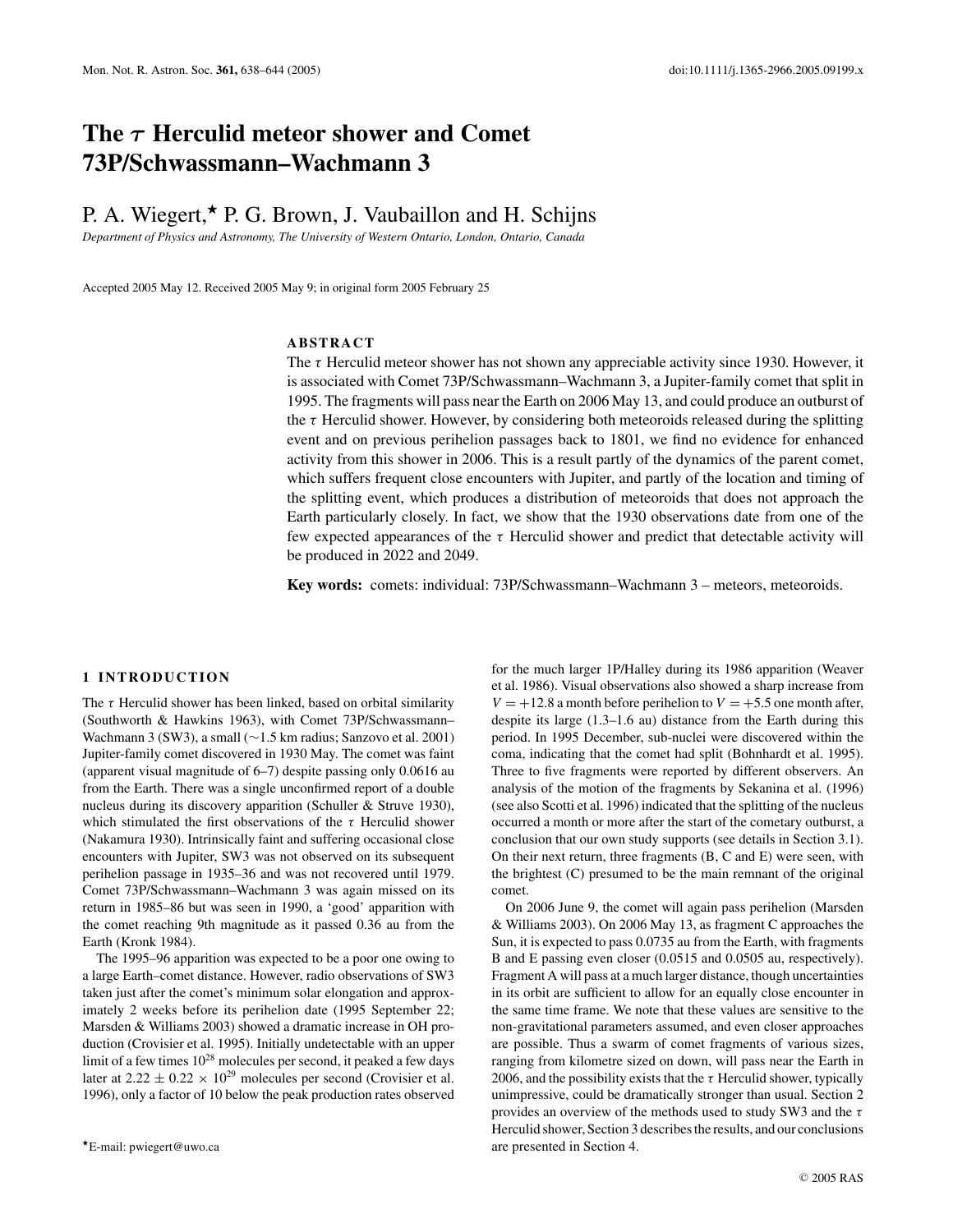## **2 THE MODELS**

Numerical simulations were used to determine the time of fragmentation of SW3, as well as to examine both meteoroids ejected during the 1995 cometary outburst and those released by SW3 at earlier perihelion passages. The two sets of meteoroids were handled slightly differently for purely practical reasons. Two separate numerical codes, each well tested and tailored to slightly different strengths, were used, one for each set.

The meteoroids released during the cometary outburst were integrated with a Wisdom–Holman (Wisdom & Holman 1991) type code modified to handle close approaches symplectically by the hybrid method (Chambers 1999). The simulated meteoroids were released from SW3 (as determined from the pre-fragmentation orbit) as well as from each of the four individual fragments deemed to have sufficiently accurate orbits (A, B, C and E). The meteoroids were released in sets of 100 with ejection velocities of 1, 10 and 100 m s−<sup>1</sup> (typical cometary ejection velocities; e.g. Whipple 1951; Jones 1995) and a radiation pressure parameter  $\beta$  of 0 or 0.001, chosen to span the values expected for large (centimetre sized or larger) particles down to those of a few hundred microns across. Other secondary simulations released meteoroids at 1000 m s−<sup>1</sup> to provide a look at the extreme outer envelope of the meteoroid complex. A total of 64 000 hypothetical meteoroids were examined. The simulations were run on multiple Itanium 2 processors at the Shared Hierarchical Academic Research Computing Network (SHARCNET) in London, Canada.

A plot of the original orbit of SW3 is shown in Fig. 1. The orbital elements used for SW3 and its fragments are those of Rocher (1996a, 1996b, 2001, 2002a,b), available on the IMCCE website (http://portail.imcce.fr), and listed in Tables 1 and 2.

The release times were chosen at 10-d intervals over a span of 130 d from 1995 August 19 (JD 244 9948.5), the earliest time the cometary outburst could have started, to 1995 December 27 (JD 245 0078.5), well after the last splitting event could have occurred both by our own analysis and by that of Sekanina et al. (1996). This time range includes the peak of OH production observed on September 11–13, is centred roughly on the observed peak in visual brightness in mid-October and stretches through the heightened activity seen for the rest of the year (Crovisier et al. 1996). These meteoroids were then integrated forward to 2006 and their distance



**Figure 1.** The original orbit of Comet 73P/Schwassmann–Wachmann 3 in 1995. The orbits of Mars and Jupiter are labelled. The dotted portion of the orbit is below the ecliptic.

**Table 1.** The orbital elements (J2000) of Comet 73P/Schwassmann–Wachmann 3 from Rocher (1996a). *M* is our derived mean anomaly at the epoch in question. The Style II non-gravitational parameters *A*1, *A*<sup>2</sup> and *A*<sup>3</sup> are in units of  $10^{-8}$  au d<sup>-2</sup>. The number of observations and the mean residual  $\sigma$  of the orbital fit are also listed.

|                   | 73P/SW3                                  |
|-------------------|------------------------------------------|
| $a$ (au)          | $3.0566720 + 0.0000211$                  |
| e                 | $0.6948404 + 0.0000019$                  |
| i                 | $11^\circ 4237836 + 0.0000354$           |
| Ω                 | $69^{\circ}9474738 + 0^{\circ}0002096$   |
| $\omega$          | $198^{\circ}7704871 + 0^{\circ}0001933$  |
| M                 | $3^{\circ}155407395 + 0^{\circ}00003585$ |
| A <sub>1</sub>    | 0.58788                                  |
| A <sub>2</sub>    | 0.04913                                  |
| $A_3$             | $-0.16827$                               |
| $Epoch$ (JD)      | 245 0000.5                               |
| observations      | 202                                      |
| $\sigma$ (arcsec) | 0.87                                     |
|                   |                                          |

from the Earth monitored to determine whether increased activity of the  $\tau$  Herculid shower was to be expected as a result of the splitting event.

Meteoroids released from SW3 during previous perihelion passages were modelled in essentially the same manner as done by Vaubaillon, Colas & Jorda (2005). A simple physical model of the comet nucleus is used to simulate the ejection of meteoroids, which are then integrated with the RADAU15 (Everhart 1985) algorithm. Table 3 provides the physical parameters used.

The ejection model used here is taken from Crifo & Rodionov (1997). The typical ejection velocity for a 1-mm-size meteoroid ranges from 0 to 40 m s−1. Ejection takes place only at heliocentric distances of less than 3 au and at ejection angles *z* to the sub-solar point in the range  $[0^\circ \leq z < 90^\circ]$  (i.e. in the sunward hemisphere).

From this model, numerical simulations were performed to examine whether the Earth did or will encounter the resulting stream. The simulated meteoroids were assigned to five size bins: [0.1;0.5], [0.5;1], [1;5], [5;10] and [10;100] mm. This covers the range of meteoroid sizes responsible for visual meteors. Meteoroid ejections from 38 perihelion returns of the comet were considered, from 1801 to 2006, since spreading of the meteoroids over time means that the most recent apparitions are typically the most important contributors to a shower. The comet itself was integrated back in time as needed. This integration takes into account the non-gravitational forces determined by P. Rocher (IMCCE, see also Table 1). Ten thousand  $(10<sup>4</sup>)$  particles per size bin were simulated for each return of the comet for a total of  $1.9 \times 10^6$  particles. The program was run on 10–16 parallel processors of an IBM SP4, located at CINES (Montpellier, France). During the simulation, the nodes of the meteoroids that pass closest to the Earth and that do so within  $\pm 1$  week of the Earth's passage were recorded. These are then used for the prediction of the strength of the  $\tau$  Herculids from year to year.

## **3 RESULTS**

#### **3.1 Fragmentation**

The fragmentation of SW3 was studied with great care by Sekanina et al. (1996) and reported in IAU circular 6301 (Scotti et al. 1996). Our own analysis will be much less rigorous, but is presented here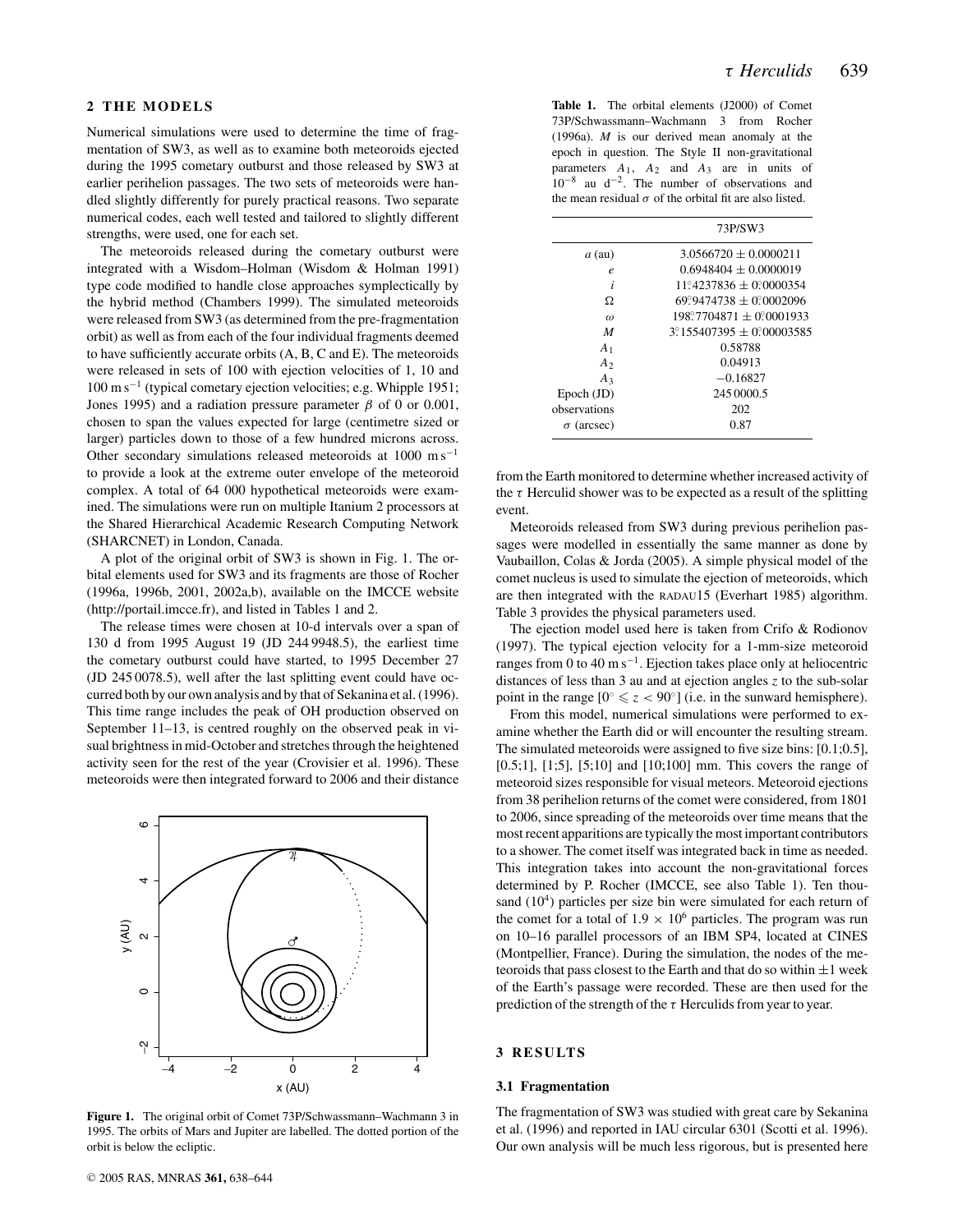|                   | $SW3-A$                                | $SW3-B$                                 | $SW3-C$                                | $SW3-E$                                 |
|-------------------|----------------------------------------|-----------------------------------------|----------------------------------------|-----------------------------------------|
| a (AU)            | $3.0729540 \pm 0.0114323$              | $3.0632760 \pm 0.0001635$               | $3.0615149 \pm 0.0000205$              | $3.0624107 \pm 0.0000446$               |
| e                 | $0.6960401 + 0.0010370$                | $0.6940044 + 0.0000158$                 | $0.6938180 + 0.0000019$                | $0.6938890 + 0.0000041$                 |
|                   | $11^{\circ}4231439 + 0^{\circ}0158850$ | $11^{\circ}4061700 + 0^{\circ}0001536$  | $11^{\circ}4063347 + 0^{\circ}0000226$ | $11^{\circ}4064774 + 0^{\circ}0000577$  |
| Ω                 | $69^{\circ}9380366 + 0^{\circ}0981010$ | $69\degree 9209155 + 0\degree 0006710$  | $69°9208709 + 0°0001273$               | $69°9196707 + 0°0002863$                |
| $\omega$          | $198^\circ 8903634 + 0^\circ 0898908$  | $198^{\circ}7708554 + 0^{\circ}0005432$ | $198^{\circ}7770380 \pm 0$ 20000943    | $198^{\circ}7729333 + 0^{\circ}0003220$ |
| M                 | $3^{\circ}121030958 \pm 0.01858$       | $-0$ 17957968 $\pm$ 0 0000145           | $-3$ ° 0756142 + 0° 0000311            | $-3$ °21028943 $\pm$ 0°0000768          |
| A <sub>1</sub>    |                                        | $-1.17778$                              | 0.83701                                | 1.34387                                 |
| A <sub>2</sub>    |                                        | 1.04319                                 | 0.17893                                | 0.58122                                 |
| $A_3$             |                                        |                                         | $-0.19596$                             | $-0.31685$                              |
| $Epoch$ (JD)      | 245 0000.5                             | 245 1936.5                              | 245 1920.5                             | 245 1920.5                              |
| observations      | 62                                     | 80                                      | 425                                    | 196                                     |
| $\sigma$ (arcsec) | 0.81                                   | 0.54                                    | 0.83                                   | 1.10                                    |

**Table 2.** The orbital elements of the fragments of SW3 from Rocher (1996b, 2001, 2002a,b). See Table 1 for details.

**Table 3.** Physical parameters of Comet 73P/Schwassmann– Wachmann 3.  $[A f \rho]$  (A'Hearn et al. 1984) and  $r_n$  are taken from Fink & Hicks (1996) and Sanzovo et al. (2001). The absolute magnitude  $H_0$  is computed by converting the molecular production rate of water  $Q_{\text{H}_2\text{O}}$  provided by Sanzovo et al. (2001) using the equation of Jorda, Crovisier & Green (1992). The parameters *f* and *A* are assumed.

| Symbol             | Parameter                     | Value                  |
|--------------------|-------------------------------|------------------------|
|                    | Perihelion distance           | $0.933$ au             |
| $[A f \rho](1.44)$ | $Af \rho$ at 1.44 au          | $9.7 \times 10^{-2}$ m |
| $r_n$              | Nuclear radius before breakup | $1.5 \mathrm{km}$      |
| $H_0$              | Cometary absolute magnitude   | 10.7                   |
| f                  | Fractional active area        | 0.20                   |
|                    | Visual albedo                 | 0.04                   |

as it generally confirms the previous authors' more detailed work. Suites of 100 clones of each fragment were integrated backwards to the time of splitting. The clones were chosen with orbital elements distributed around the nominal value in a Gaussian distribution with a sigma value equal to the uncertainties in each element (Tables 1 and 2), and integrated with the Wisdom–Holman style code. The mean offset of clones from each other and from the pre-fragmentation position of SW3 near the cometary outburst allows an assessment of the times of splitting to be made.

The backwards integration of the fragments does not return them to exactly zero distance from the primary owing to uncertainties in the elements, accumulating errors in the integration and likely time variability in the non-gravitational parameters. None the less the minimum distance seen in the backwards integration is  $10^4$  km ( $\sim$ 10<sup>-4</sup> au) or less, the exception being fragment A for which the fewest observations are available and no non-gravitational parameters are known, and which only reaches a minimum of 125 000 km.

Based on these simulations, it seems most likely that the fragments split rather late in the cometary outburst. The minima are quite broad making a precise determination impossible, but we estimate that fragments A and B split from the main nucleus between JD 245 0026.5 (Nov 5) and JD 245 0042.5 (Nov 21), and E split from B between JD 244 9998.5 (Oct 8) and JD 245 0039.5 (Nov 18). These late splittings essentially coincide with the timings found by Sekanina et al. (1996), scattered from October 24 to November 23 in 1995. In all cases, the relative velocities seen in the simulations during the splitting are between 1 and 5 m s<sup>-1</sup>, implying the breakup

velocities of the fragments were of this order, again in line with the values of Sekanina et al. (1996).

#### **3.2 Meteoroids from the cometary outburst of 1995**

The closest approaches of the comet fragments to the Earth in 2006 are shown in Fig. 2. Note that the time of closest approach is not as the fragments pass their nodes (indicated by the vertical line) but some days prior. This is because the inclination and orientation of the orbit of SW3 are such that the fragments pass above the Earth's Northern hemisphere as they proceed towards their descending node.

The orbit of SW3-A is relatively poorly known with no nongravitational parameters computed. The dotted line in Fig. 2 shows the closest distance recorded for any of its clones. The nominal orbit and the vast majority of SW3-A's clones pass much further away off the graph, but its orbit is uncertain enough to be consistent with a much closer pass. We recommend that the fragment, if it still exists, be observed telescopically to refine its orbit. We also note



**Figure 2.** The closest approaches of the fragments of Comet Schwassmann– Wachmann 3 to the Earth in 2006. The error bars indicate the spread in the 100 clones (see text for details). The dotted line indicates the minimum value seen for the clones of SW3-A; however, the fragment itself is off the graph and its clones follow a variety of curves above the dotted line. The top axis is the modified Julian date. The vertical line indicates when fragment C is at its node. The other fragments pass their node within  $\pm 2$  d of this time, except A that does so 2 weeks later.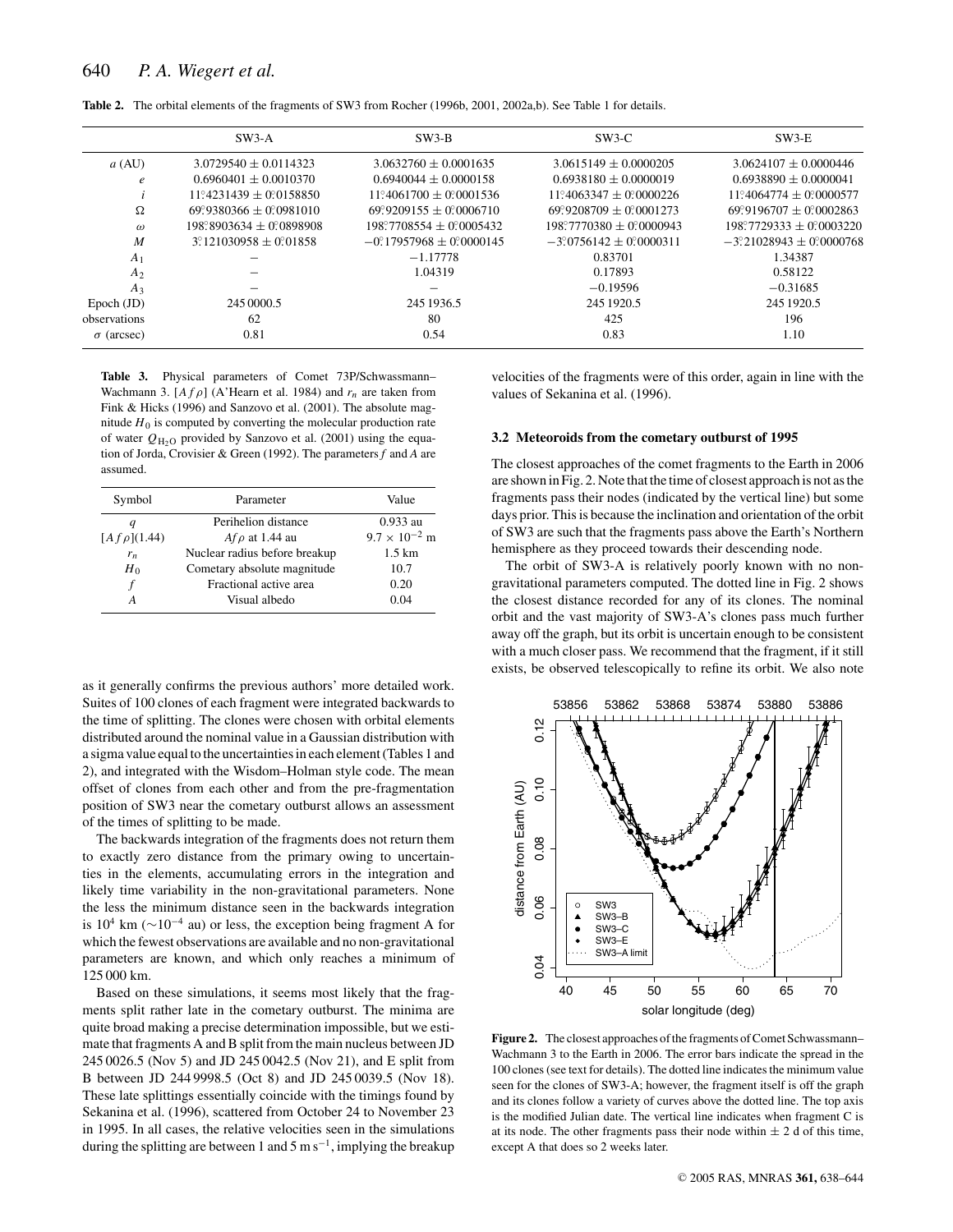

**Figure 3.** The minimum distance of the meteoroids from the Earth, plotted as a function of ejection time. These meteoroids have ejection velocities of  $1, 10$  or  $100 \text{ m s}^{-1}$ .

that the close approach distances of all the fragments are sensitive to the values of the non-gravitational parameters used, changing by a factor of roughly 2 as they are varied from their nominal values to 0. Thus the details of the fragments' close approaches may be changed significantly by plausible alterations in their outgassing patterns or ongoing fragmentation. We encourage observers to recover these objects at the earliest opportunity.

The meteoroids released during the cometary outburst approach the Earth more closely than the fragments themselves but only slightly. Fig. 3 plots the closest approach by any simulated meteoroid as a function of its time of ejection. The closest is 0.036 au, or 14 lunar distances. This meteoroid swarm is thus unlikely to produce any strong meteor activity at the Earth since this usually requires an approach distance of 0.01 au or less (Asher, Bailey & Emel'Yanenko 1999). The closest approach is insensitive to the parent fragment from which the meteoroids were released. This is expected because all the fragments were nearly coincident around the time of splitting. The time of ejection also has little effect on the minimum distance. This is because the ejection velocities considered are small relative to the orbital velocity, and so the meteoroid orbits do not differ greatly from those of the fragments themselves. The meteoroids do spread out along the orbit, and the close approach distance is set rather by the minimum intersection distance between the Earth and the orbit of the stream than anything else, and this minimum distance does not depend strongly on the time of meteoroid release.

There are a number of reasons for the lack of shower activity predicted for 2006 despite the close passages of the fragments and the likely abundance of meteoroids.

One is the location at which the cometary outburst occurred. Fragment C will pass 0.0735 au from the Earth at its closest approach on May 13. At this point it will be 3 weeks pre-perihelion, very close to the point at which SW3 was in its orbit (2 weeks pre-perihelion) when the 1995 cometary outburst started. Since the meteoroids are travelling on (nearly) closed orbits, they will re-converge on the point from which they were ejected, regardless of their ejection velocity or direction. This results in a much reduced spread of the meteoroids in real space as they pass the Earth than would be expected at other points in the swarm's orbit.

In addition, the meteoroids have avoided close encounters with Jupiter during the 11-yr interval since the splitting, and Poynting– Robertson drag has had little time to act, so there have been no significant perturbations to scatter their orbits. We did find that meteoroids ejected at  $1000 \text{ m s}^{-1}$  during the cometary outburst could intersect the Earth's orbit in 2006. However, they do so only in small numbers, and such high ejection velocities are not expected either from the splitting itself (a few metres per second) or from cometary processes (a few tens of metres per second; e.g. Whipple 1951; Jones 1995). Finally, the  $\tau$  Herculids have a low encounter velocity with the Earth ( $\sim$ 15 km s<sup>-1</sup>), which will tend to reduce their detectability should any outliers to the main swarm reach the Earth. Given these factors we predict, based on our model, no unusual activity of the 2006  $\tau$  Herculid shower as a consequence of the splitting event of 1995.

#### **3.3 Meteoroids from previous perihelion passages**

Historically, the existence of many minor meteor showers has rested on the similarity of a small number of photographic or radarrecorded meteoroid orbits (Lindblad & Southworth 1971; Sekanina 1976). Cook (1973) compiled a working list of meteor showers consisting of many of these minor showers, whose existence was based on both orbital similarity criteria and visual activity. Among the minor streams listed is the  $\tau$  Herculid shower. According to Cook, the  $\tau$  Herculids extend from May 19 to June 14 with their peak centred on June 3. The existence of this shower rests on a set of only two photographic orbits identified by Southworth & Hawkins (1963) as forming a 'stream', along with an additional 14 possible photographic orbits associated with the stream according to Lindblad & Southworth (1971). Remarkably, no activity from the shower was recorded by the Harvard Radio Meteor Project (HRMP) that operated during the interval 1961–65 and again in 1968–69, despite the claim that 275 minor meteor streams were detected (Sekanina 1976). More recently, Jopek, Valsecchi & Froeschlé (1999) have examined the same photographic data base as originally used by Southworth & Hawkins (1963) and Lindblad & Southworth (1971) and, by applying a new shower association criterion, found no evidence for the stream. No reliable data on hourly activity have been published, though Southworth & Hawkins (1963) suggest that it is below one meteor per hour.

Detectable visual activity from this shower has been clearly documented on only one occasion, on 1930 June 9/10, when recorded rates approached one per minute (Nakamura 1930). Earlier potential records of visual activity from the shower (Kronk 1988) date from 1916 to 1918 and are weak and generally unconvincing amongst the long list of minor streams 'detected' by visual observers of this era (Denning 1899). Modern activity from this stream is essentially non-existent. The International Meteor Organization does not list the  $\tau$  Herculids among the possible showers detectable visually on an annual basis (Rendtel, Arlt & McBeath 1995). A search for activity at this time of the year in the records of the Canadian Meteor Orbit Radar (Jones et al. 2005) shows no radiant active near the location given by Cook (1973) in any of the years 2000–2004.

From our simulations, the reason for the paucity of observations of the  $\tau$  Herculids is quite clear: rarely does the stream associated with SW3 actually intersect the Earth. Considering meteoroids ejected on perihelion passages dating back to 1801, appreciable past  $\tau$  Herculid activity was only to be expected in 1914, 1930, 1941, 1946 and 1952, though we have been unable to find any records of visual activity during these years with the exception of 1930. Of these modelled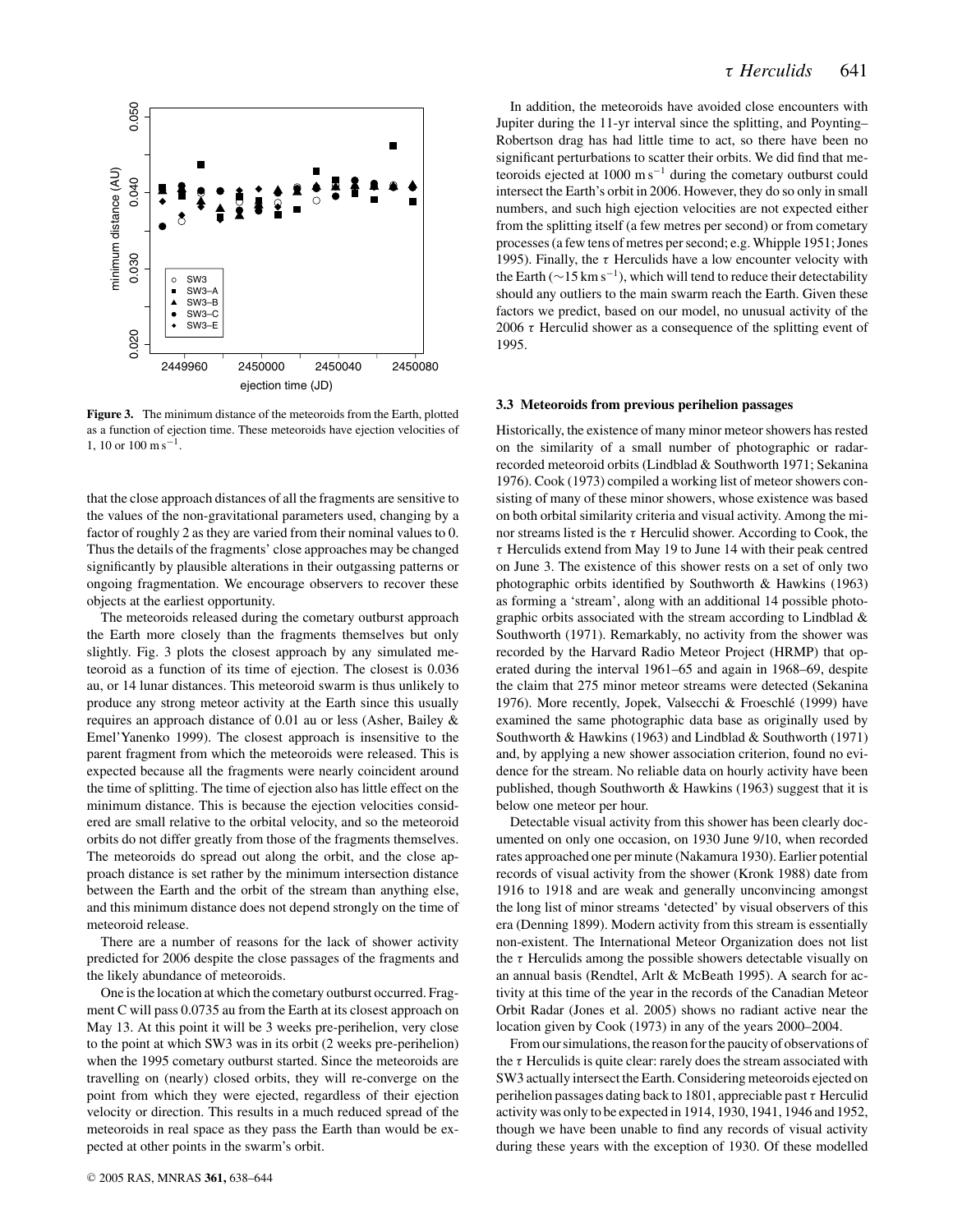

**Figure 4.** The nodal crossing points of meteoroids ejected from SW3 at all perihelion passages back to 1801, plotted relative to the Earth's orbit for the year 1930. Only meteoroids whose descending node occurred within 1 week either before or after the Earth's passage are shown. Arrows indicate the meteoroids' time of release.

returns, that of 1930 also appears, based on our simulations, to have been the strongest.

The activity recorded in 1930 was a direct consequence of dedicated observations carried out worldwide shortly after the discovery of Comet SW3. It was realized that this comet's orbit passed close to the Earth, thus making a shower possible near the end of May or in early June. As reported by Nakamura (1930), the visual observation of enhanced shower activity was done from the Kyoto Observatory on the nights of 1930 June 9 and 10. During the night of June 9, from 09:51 to 10:51 pm, a total of 59 meteors were plotted radiating from a point near  $\alpha = 236^\circ$  and  $\delta = +42^\circ$ . The next night (June 10), in an interval of 30 min, some 36 additional meteors were noted from roughly the same radiant area.

The location of the nodal crossings of the simulated  $\tau$  Herculid meteoroids in relation to the Earth in 1930 is presented in Fig. 4. Only those particles passing the node within 1 week of (before or after) the Earth's passage are plotted, selecting those meteoroids that pass closest to the Earth. From this figure, it is clear that substantial material from Schwassmann–Wachmann 3 intersected the Earth's orbit. However, the model predictions have most of this material crossing the Earth's orbit near solar longitude 77.9 (J2000), whereas a direct interpretation of the timing (assuming local time) given in the report of Nakamura puts this observation almost exactly one degree later, near 78. ◦9. It is true that some individual test particles come moderately close to the Earth up to a solar longitude of 80◦ (J2000), and it is possible that the Nakamura (1930) observation refers to these outliers. This would also be consistent with the activity he reports 1 day later. If this is the case, it is probable that the activity was much stronger 24 h earlier, but was not recorded. Another possibility is that the timing of the report is erroneus, perhaps due to the date convention used (i.e. June 9 was really June 8 UT); this would then put the centre of the observation exactly where our model predicts most meteoroids should have been encountered.

As an independent check on the observations, we have computed the theoretical radiant from the modelled test particles closest to the Earth in order to compare with Nakamura's observation.

Using the technique described in Neslusan, Svoren & Porubcan (1998), we find that our theoretical geocentric radiant for model particles from all perihelion returns (with a spread of less than one degree between radiant locations from different perihelion passages) is expected at  $\alpha = 220^\circ$  and  $\delta = +46^\circ$ . This is a difference of approximately 10◦ from Nakamura, which is not unreasonable given the visual plotting accuracy involved. In particular, Nakamura's measurement of the radiant would have been complicated by the fact that it was nearly overhead at the time of observation. We also note that, though we have computed the geocentric radiant and Nakamura plotted the apparent one, these should not differ appreciably as the radiant's altitude was 80◦ at the time of observation, and thus the 10◦ difference cannot be explained that way. Although some uncertainty in the observation timing and the radiant position relative to the model remains, given that the only significant visual activity reported from the stream occurred at almost precisely the same time as our model predictions estimate the strongest activity of the shower should have been visible (over the more than 1 century time span examined), we suggest that the visual data largely corroborate the model within the expected uncertainties of both.

The meteors observed by Nakamura (1930) were not those produced by the SW3 apparition of that year. Rather, we find that the  $\tau$ Herculids seen that year were an unusual confluence of meteoroids produced during several pre-discovery perihelion passages of the comet. In fact, for most years little or no activity is expected, so this stream is not a true annual stream. We note that none of the expected model years corresponds to periods covered by the HRMP (1961–65 and 1968–69) while the two stream members identified by Southworth & Hawkins (1963) occurred in 1953 and 1954, respectively. Although the model activity predicted for 1952 centred about 1952 June 7 does occur within the time frame of operation of the Harvard Super-Schmidt survey, the examination of Super-Schmidt orbits listed in the IAU Meteor Data Centre (Lindblad 1995) shows no records within 1 week of the expected outburst time in 1952.

The variability of the  $\tau$  Herculid shower is tied to the frequency with which SW3 and its stream have close encounters with Jupiter. Comet Schwassmann–Wachmann 3 is dynamically 'hot', having passed near (within 5 Hill radii) Jupiter five times in the 100 yr preceding the 1995 splitting. As a result, the distance between the stream and the Earth's orbit is variable on a time-scale of decades, and it is not surprising that so is the activity of the  $\tau$  Herculids.

Looking at the future, no significant number of meteoroids released during pre-splitting perihelion passages is expected to encounter the Earth in 2006. Owing to the pattern of planetary perturbations, again primarily due to Jupiter, meteoroids released from SW3 will not venture into the vicinity of the Earth that year (Fig. 5). Thus neither the meteoroids released during the cometary outburst nor those from recent perihelion passages are expected to intercept the Earth during 2006, despite the recent splitting and the close approach of the fragments to the Earth. The next year for which substantial activity is predicted is 2022 (Fig. 6). Meteoroids released during the 1892 and 1897 apparitions are expected to reach the Earth at the end of May that year. The 2049  $\tau$  Herculids are also expected to be stronger than usual (Fig. 7). Assuming that the cometary parameters do not change over time, that the meteoroids have a population index of 2.5 and that in 1930 the ZHR was roughly 100, we find a maximum ZHR of 10 for 2022 and of 5 for 2049. Though there are more trails intersecting the path of the Earth in 2049, the meteoroids are more spread out in interplanetary space (compare the scales of Figs 6 and 7). As a result, the ZHR value of the 2049  $\tau$  Herculids should be lower than that of 2022, but the integrated flux of meteors is expected to be somewhat higher.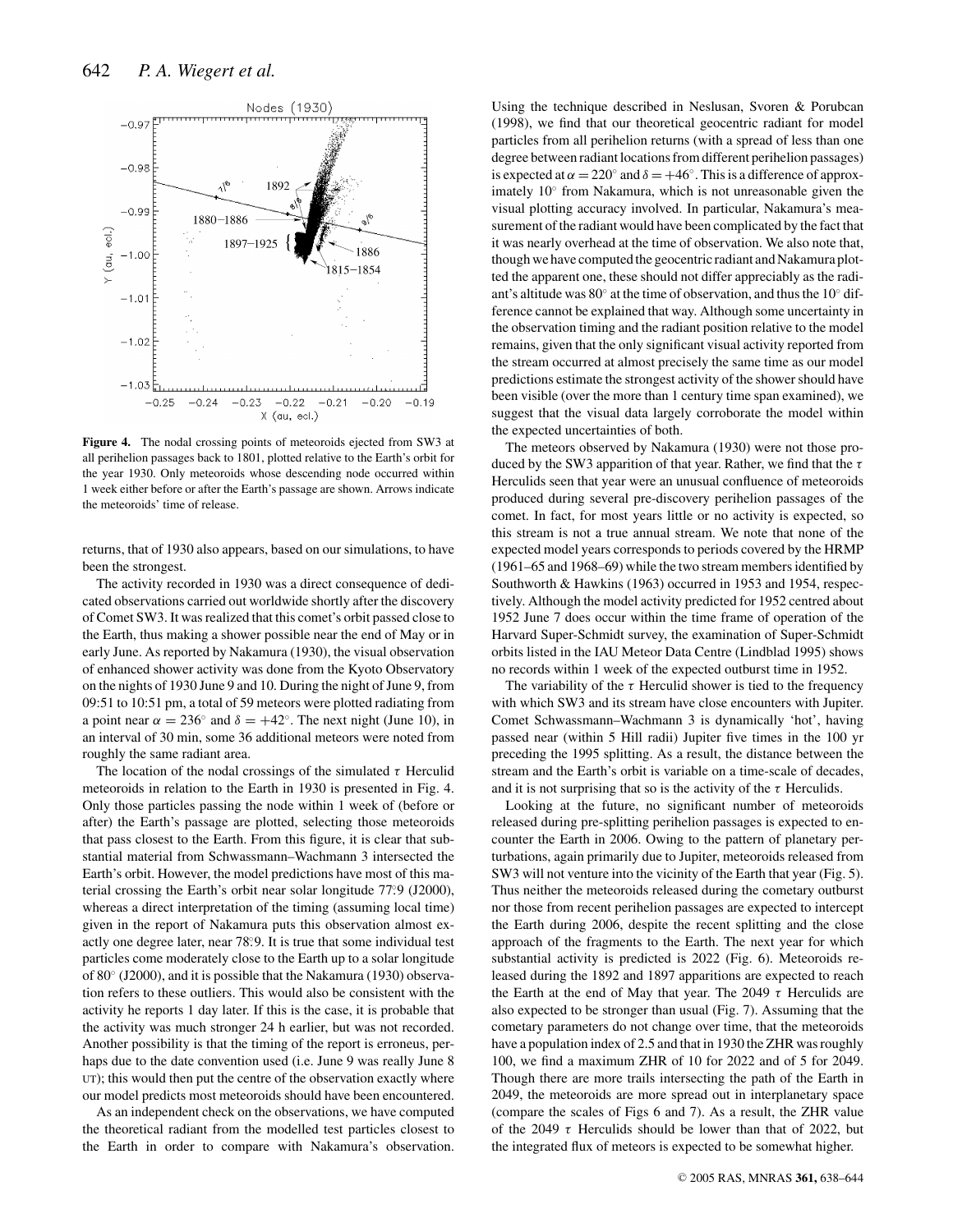

**Figure 5.** The nodal crossing points of meteoroids ejected from SW3 at all perihelion passages back to 1801, plotted relative to the Earth's orbit for the year 2006.



**Figure 6.** The nodal crossing points of meteoroids ejected from SW3 at all perihelion passages back to 1801, plotted relative to the Earth's orbit for the year 2022.

Note that the time during the year (or equivalently, the solar longitude) at which the stream is observed varies substantially from year to year. This again is due to the effects of close encounters with Jupiter perturbing both the comet and the stream. The 2049 stream (Fig. 7) illustrates this with a long distorted cross-section. The largest number of meteoroids is contributed by apparitions late in the 20th century with some weaker trails produced by earlier perihelion passages. Here the stream's inclination has been reduced from 11◦ to 6◦ by a close approach with Jupiter. The sensitivity of the location of the node to the inclination means the footprint of the stream becomes quite elongated, lengthening and diluting the observed shower.



**Figure 7.** The nodal crossing points of meteoroids ejected from SW3 at all perihelion passages back to 1801, plotted relative to the Earth's orbit for the year 2049.

## **4 CONCLUSIONS**

The  $\tau$  Herculids are a highly erratic meteor shower, reaching appreciable levels only at intervals separated by decades. During the 20th and early 21st centuries, only the years 1930, 1941, 1946, 1952, 2022 and 2049 are expected to see appreciable activity, and only in 1930 has any strong activity in fact been observed. This variability is a direct result of the dynamics of its parent body, which suffers close encounters with Jupiter roughly a few times in a century. No increase in  $\tau$  Herculid activity is expected in 2006, despite the recent breakup of the parent comet and the close passage of its fragments to the Earth at that time. The proximity of the positions of the 1995 cometary outburst and the 2006 close approach along the orbit of Comet Schwassmann–Wachmann 3 strongly reduces the spread of the meteoroids released and they are not expected to intercept the Earth in significant numbers. We do note that the close approach distances of the fragments themselves to the Earth are sensitive to outgassing patterns and further splitting, and we recommend that they be recovered telescopically at the first opportunity.

### **ACKNOWLEDGMENTS**

PGB wishes to thank the Canada Research Chair programme. The authors thank W. Cooke for helpful discussions and M. Matney for motivating the project. This work was supported in part by the Natural Sciences and Engineering Research Council of Canada. We are grateful to the SHARCNET and CINES teams for the use of their computer facilities and for the helpful technical support they provided.

## **REFERENCES**

- A'Hearn M. F., Schleicher D. G., Millis R. L., Feldman P. D., Thompson D. T., 1984, AJ, 89, 579
- Asher D. J., Bailey M. E., Emel'Yanenko V. V., 1999, MNRAS, 304, L53
- Bohnhardt H., Kaufl H. U., Keen R., Camilleri P., Carvajal J., Hale A., 1995, IAU Circ., 6274, 1

Chambers J. E., 1999, MNRAS, 304, 793